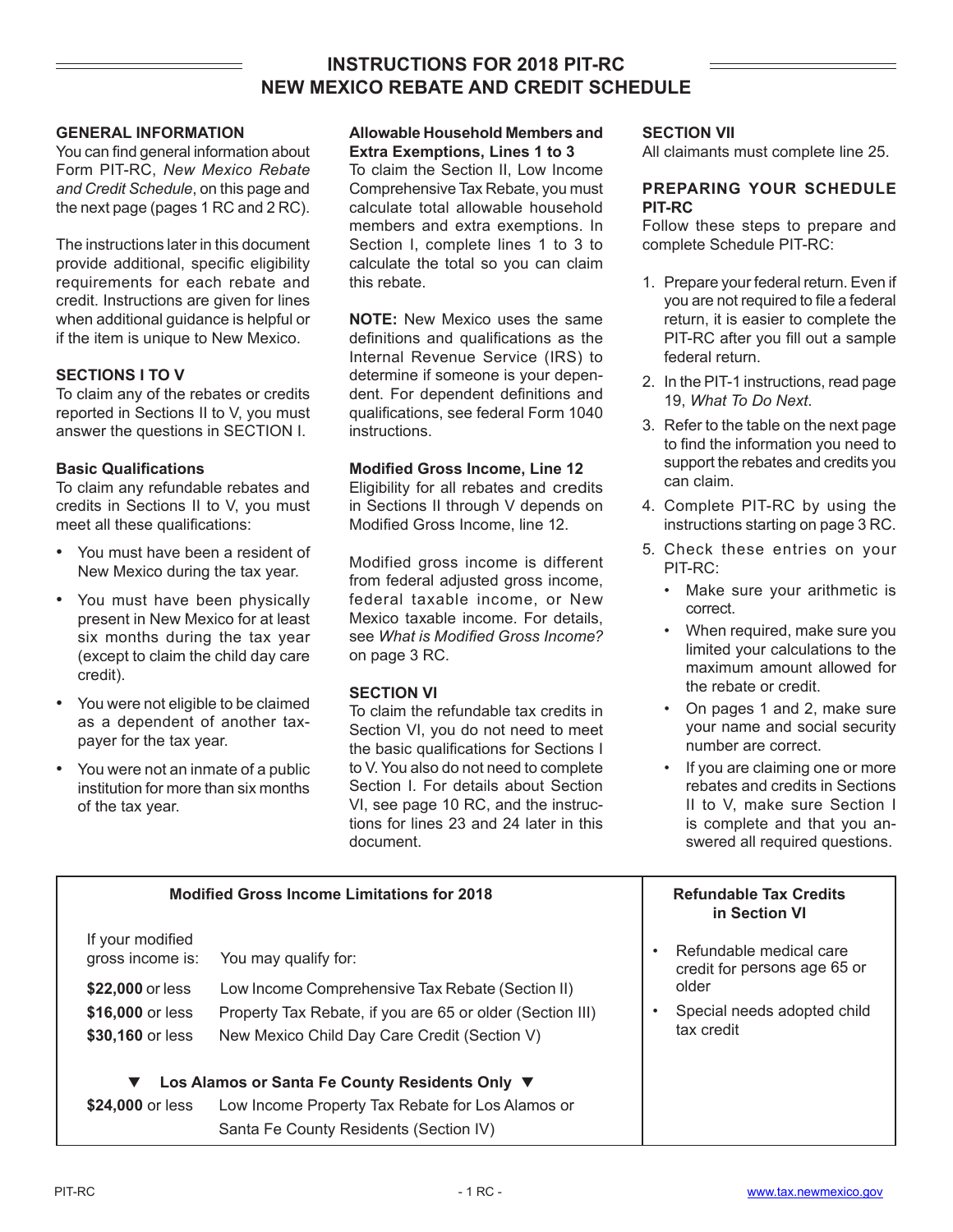| If you received any of the following in 2018                                                                                                                                                                                | You need                                                                                                                                                                            |  |  |  |
|-----------------------------------------------------------------------------------------------------------------------------------------------------------------------------------------------------------------------------|-------------------------------------------------------------------------------------------------------------------------------------------------------------------------------------|--|--|--|
| Salary or wages                                                                                                                                                                                                             | All 2018 wage and tax statements                                                                                                                                                    |  |  |  |
| An annuity, pension, retirement pay, IRA distributions,<br>Railroad Retirement or sick pay, or social security benefits                                                                                                     | Federal Form(s) 1099-R, RRB-1099, and SSA-1099                                                                                                                                      |  |  |  |
| Gambling or lottery winnings                                                                                                                                                                                                | Records of the amounts and, if issued to you, Form W-2G                                                                                                                             |  |  |  |
| Public assistance from Temporary Assistance to Needy<br>Families (TANF), New Mexico Works Act or similar<br>program, welfare benefits, or Supplemental Security<br>Income (SSI)                                             | Records of the amounts you received                                                                                                                                                 |  |  |  |
| Any other income—whether or not taxable—such as an<br>insurance settlement, a scholarship or grant, VA benefits,<br>income from an inheritance or trust, gifts of cash or<br>marketable property, alimony, or child support | Records of the amounts you received                                                                                                                                                 |  |  |  |
| To claim the following rebates and credits                                                                                                                                                                                  | You need                                                                                                                                                                            |  |  |  |
| Low Income Property Tax Rebate for Los Alamos or Santa<br>Fe County Residents                                                                                                                                               | Records of property tax billed for 2018 on your principal<br>place of residence in Los Alamos or Santa Fe County.                                                                   |  |  |  |
| Property Tax Rebate For Persons 65 or Older                                                                                                                                                                                 | Records of the property tax billed for 2018 or rent paid on<br>your principal place of residence.                                                                                   |  |  |  |
| New Mexico Child Day Care Credit                                                                                                                                                                                            | Form PIT-CG, New Mexico Caregiver's Statement, from<br>each person who provided child day care during 2018.                                                                         |  |  |  |
| Refundable Medical Care Credit for Persons 65 or Older                                                                                                                                                                      | Receipts and records of your qualifying expenses. See<br>instructions for line 23.                                                                                                  |  |  |  |
| Special Needs Adopted Child Tax Credit for a qualifying<br>adopted child during the first year of your claim                                                                                                                | Copy of certificate issued by New Mexico Human Services<br>Department or the licensed child placement agency for each<br>child you adopted that year. See instructions for line 24. |  |  |  |

- If you claim the additional low income property tax rebate for Los Alamos or Santa Fe County residents in Section IV, make sure you mark the box indicating the county where you reside.
- 6. Transfer the amount on line 25 to your PIT-1, line 24. Make sure you copy the amount correctly.
- 7. Submit the PIT-RC and other required documents with your PIT-1.

#### **TOP OF PAGE 1**

Enter the primary taxpayer's name and social security number exactly as they appear on your PIT-1 return.

If you are claiming rebates and credits under Sections II to V, complete all of Section I to avoid denial of the rebate or credit. If you are only claiming refundable tax credits in Section VI, skip Sections I to V.

## **SECTION I**

**Qualifications for Credits and Rebates Reported in Sections II to V**  If statement A, B, C, or D is true for you, mark the **TAXPAYER** box(es). If you are married filing jointly, mark the true statements in the **SPOUSE** box(es). If you are not married, leave those boxes blank. If a statement is false, leave the box blank.

**Statement A.** If you were a resident of New Mexico during any part of the tax year, mark the box. If married filing jointly and if both spouses were residents of New Mexico during the tax year, mark both boxes.

**Statement B.** If you were physically present in New Mexico for at least six months during 2018, mark the box. If married filing jointly and if both spouses were physically present in New Mexico for at least six months during 2018, mark both boxes.

**Statement C.** If you were **not** a dependent, or if you do **not** qualify as a dependent of another person for federal income tax purposes, mark the box. If you are married filing jointly and if both spouses were **not** eligible to be claimed as a dependent of another taxpayer for income tax purposes in 2018, mark both boxes.

If you were a dependent of another taxpayer, you do not qualify:

- For any rebates
- For the child day care credit
- As a household member, for purposes of rebates or credits

Whether or not you were actually claimed as a dependent on another person's federal return, you qualify as a dependent.

If you are a dependent with a spouse who was not a dependent of another taxpayer, your spouse may still qualify to claim rebates or credits.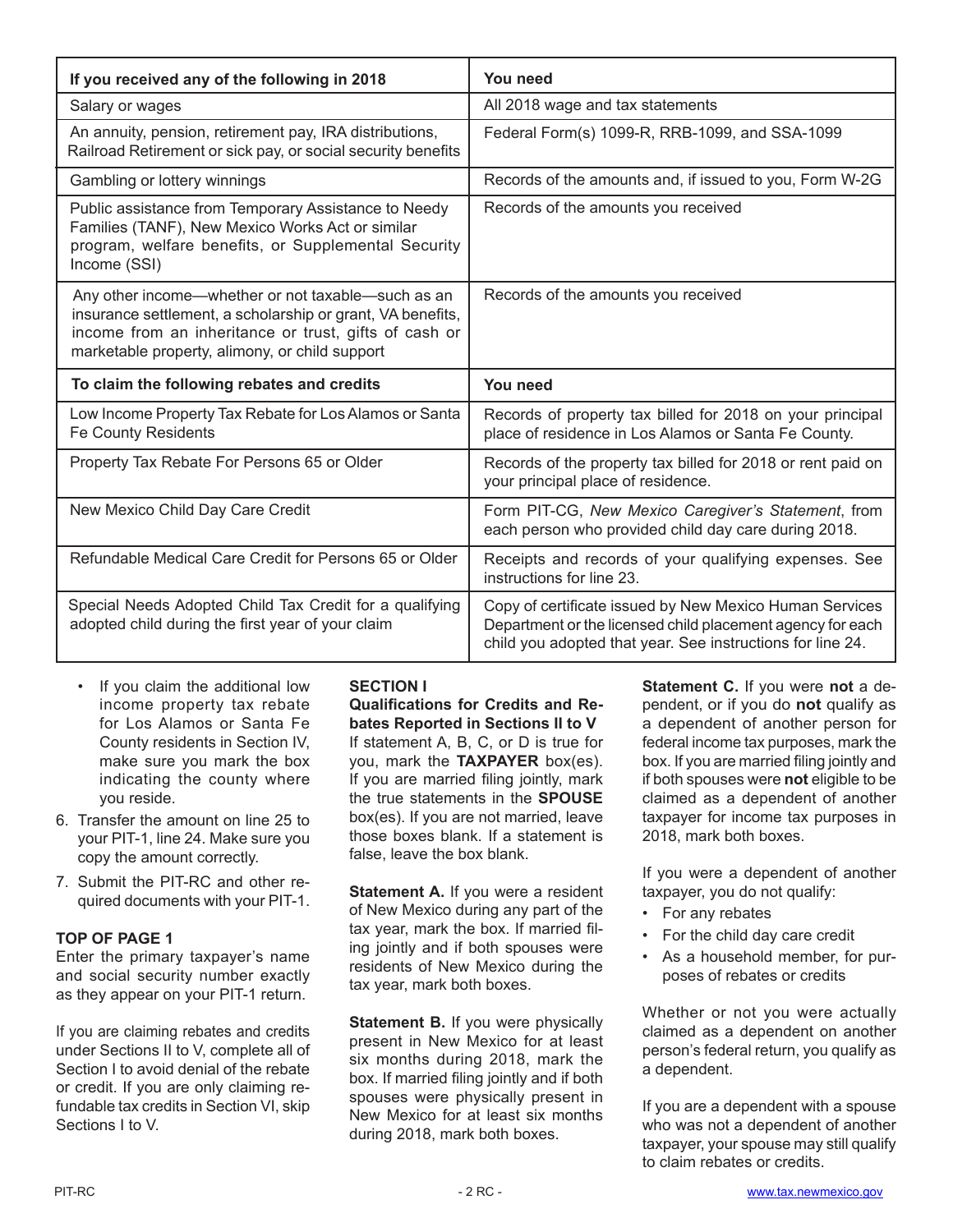**Statement D.** If you were **not** an inmate of a public institution for more than six months in 2018, mark the box. If married filing jointly and if both spouses were **not** inmates of a public institution for more than six months in 2018, mark both boxes.

If you were an inmate of a public institution for more than six months, you do not qualify for rebates or credits, and you do not qualify as a household member for purposes of rebates or credits. If you were an inmate and your spouse was not an inmate, your spouse may still qualify to claim rebates or credits.

## **LINES 1 TO 3**

#### **Calculate Allowable Household Members and Extra Exemptions**

Use lines 1 to 3 to calculate household members and extra exemptions for Section II so that you can claim the low income comprehensive tax rebate.

#### **LINE 1**

#### **Number of Exemptions**

Enter the number of exemptions from PIT-1, line 5. This includes you, your spouse if filing a joint return, your qualifying dependents, and your qualifying other dependents as reported on your federal return.

#### **LINES 2 and 3**

**Allowable Household Members and Extra Exemptions for Purposes of Claiming Low Income Comprehensive Tax Rebates**

**LINE 2a.** Enter the number of household members who DO NOT qualify. If all household members qualify, leave this field blank.

#### **Household members who do not**

**qualify:** You or your spouse must meet the general qualifications listed below, or all members of your household do not qualify. You or your spouse must:

- be a resident of New Mexico during the tax year;
- be physically present in New Mexico for at least six months during 2018;
- be neither eligible to be claimed, nor actually claimed, as a depen-

dent of another taxpayer for 2018, and;

• not be an inmate of a public institution for more than six months during 2018.

If either you or your spouse meet the general qualifications, but not both, then the non-qualifying spouse is not eligible.

Dependents who are non-residents of New Mexico DO NOT qualify as a household member for purposes of claiming the Low Income Comprehensive Tax Rebate. Include nonresident dependents on line 2a of Schedule PIT-RC. Dependents who are residents of New Mexico, but are not physically present in New Mexico for six months, qualify as household members for purposes of claiming the Low-Income Comprehensive Tax Rebate.

**Example 1.** A married couple filing a joint return reports six exemptions (which includes their four children) on PIT-RC, line 1. One spouse lived out of state for seven months of the tax year, and the other spouse lived in New Mexico with their four children. Because the out-of-state spouse was not physically present in New Mexico for at least six months, the couple makes these entries:

- Line 1 is 6.
- Line 2a is 1.

The allowable household members on line 2b is  $6 - 1 = 5$ . These 5 exemptions are for the spouse who lives in New Mexico with the couple's four children. Five household members are allowed when claiming the low income comprehensive tax rebate.

If both taxpayers lived out of state for seven months, no household members qualify for the rebate as shown with these entries:

- Line 1 is 6.
- Line 2a is 6.
- Line 2b is 0.

The allowable household members on line 2b is  $6 - 6 = 0$ .

**Example 2.** The taxpayer qualifies for tax rebates, but has a dependent who is out of state temporarily to attend school. The dependent is still a resident of New Mexico. Although the dependent may be out of state for most of the year, the taxpayer may claim a rebate counting that dependent as a household member.

**Example 3.** If a citizen of another country is a resident of New Mexico, that person may claim the tax rebates. If the citizen's spouse, children, or other dependents are not residents of New Mexico, the citizen cannot claim a rebate based on exemptions for them.

#### **LINE 2c**

If you **or** your spouse (if filing a joint return), but not both, are blind as defined for federal income tax purposes, enter **1**.

If you **and** your spouse are blind as defined for federal income tax purposes, enter **2**.

## **LINES 2e and 2f**

Additional special exemptions are available if **you** or **your spouse** (if filing a joint return) are age 65 or older on the last day of the tax year. Enter **2** on the lines that apply.

#### **LINE 2h**

If you and your spouse are filing separately, you must subtract the number of household members and extra exemptions your spouse claimed on the spouse's Schedule PIT-RC, line 2g.

#### **LINES 3**

Combine the total of lines 2g and 2h and enter the amount on line 3.

#### **LINES 4 TO 12**

#### **Calculate Modified Gross Income**

Before you complete lines 4 to 12, read New Mexico's definition of modified gross income that follows.

#### **What is Modified Gross Income?**

Modified gross income (also called MGI) is unique to New Mexico law. In general, modified gross income is **all** income and other compensation you receive from **all** sources (regardless of whether that income is taxable by the U.S. Government or the State of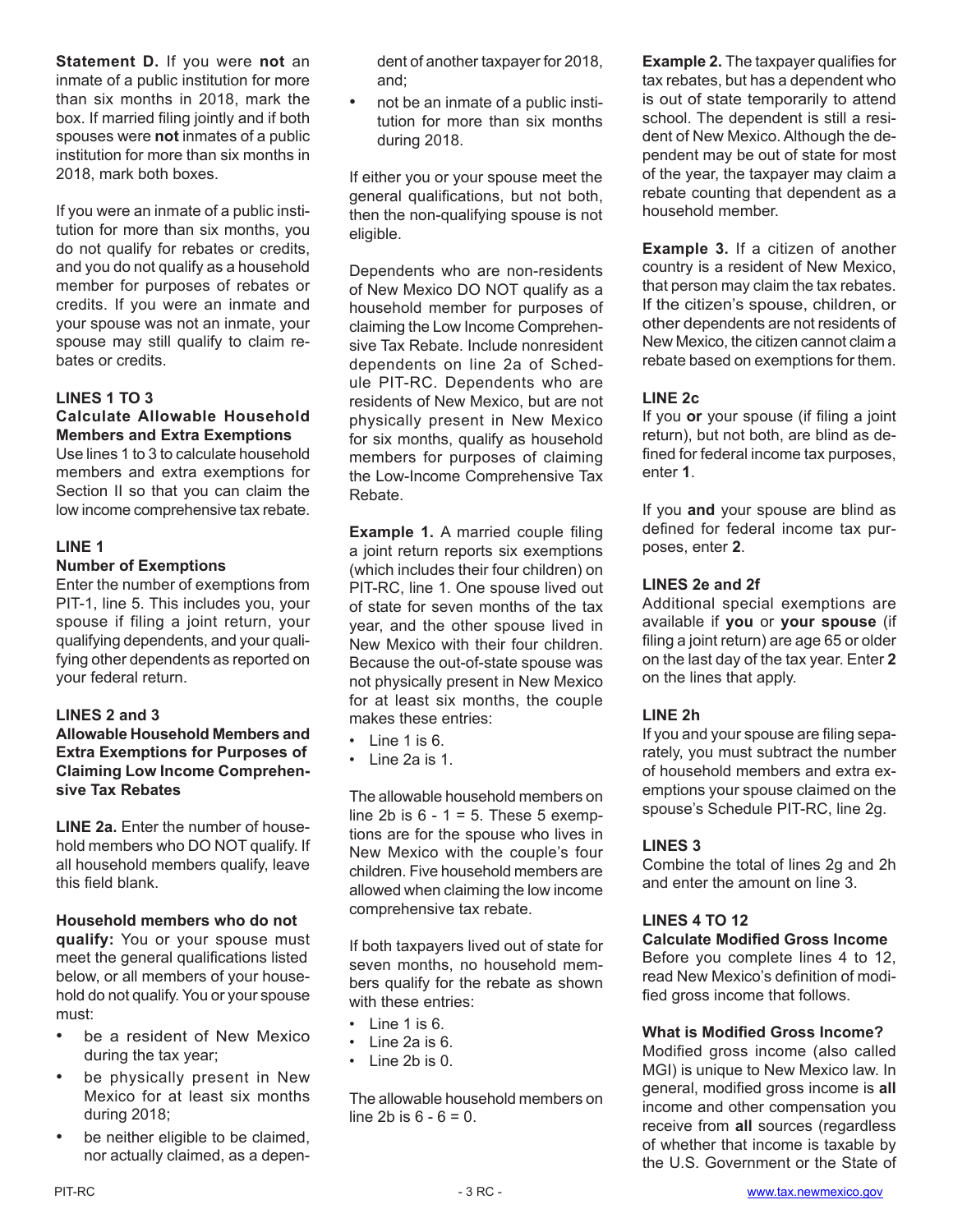New Mexico) for you, your spouse, and your dependents.

You may not reduce modified gross income by deductions or offset modified gross income by losses allowed for income tax purposes under the New Mexico Income Tax Act or under the Internal Revenue Code.

When calculating modified gross income, include the modified gross income of the taxpayer and all household members. Even if you are married and filing separate returns, the total modified gross income of both spouses must appear in the calculation.

Because the following items are excluded from the definition of modified gross income, you **do not** need to report any of them:

- Money lent to you that you are legally bound to repay
- Supplemental Nutrition Assistance Program (SNAP) benefits or Women, Infants, and Children (WIC) vouchers
- Payments by any party or by Medicare or any similar plan for hospital, dental, medical, or drug expenses whether or not the payment is made directly to the insured/recipient or to a third-party provider, and whether or not a premium is paid
- Money received during the year as low income or property tax rebates or as child day care credit
- Medical care payments made by Medicaid, the State Human Services Department, the County Indigent Hospital Claims Fund, Champus, Veterans Administration (VA), or Workers' Compensation
- Rent subsidies, weatherization, energy, and housing rehabilitation benefits, such as Section 8 housing assistance
- Stipends paid to foster grandparents
- Free room and board when not considered compensation

## **LINE 4**

Enter your wages, salaries, tips, etc. If your wages, salaries, tips, etc. were exempt or deducted from federal adjusted gross income on Schedule PIT-ADJ, you must include them on line 4 to calculate your modified gross income.

## **LINE 5**

Enter the gross amount of social security benefits, pensions, annuities, and Railroad Retirement benefits. If Medicare or other deductions were taken out of pensions or annuities, show the full pension or annuity amount before deductions.

## **LINE 6**

Enter your unemployment benefits from all sources and any workers' compensation benefits you received. Do not include medical benefits.

## **LINE 7**

Enter the amount you received from public assistance, TANF or a similar program, general assistance benefits, and SSI. Do not include medical care benefits, rent subsidies, weatherization, energy, or housing rehabilitation benefits.

## **LINE 8**

Enter your net profit from business, farm, or rentals. This includes income from self-employment. If it is a loss, enter zero. If you have more than one business, farm, or rental property, you **may not** offset the loss of one business, farm, or rental against the profit of another business, farm, or rental or against any other source of income.

## **LINE 9**

Enter your gross capital gains. Do not reduce them by capital losses. Include in capital gains any gain on the sale of a personal residence in 2018 that is deferred or not subject to federal income tax.

## **LINE 10**

Enter all gifts of cash or marketable tangible items no matter who gave them to you. You must give a reasonable value to the gifts.

## **LINE 11**

Enter all income not included on lines 4 to 10, regardless of whether it is taxable as federal or state income. This income may include, but is not limited to:

- Interest, including interest from U.S. Government obligations and interest on state and municipal bonds
- **Dividends**
- Gross gambling, gaming, and lottery winnings from any source without reducing winnings by any losses
- Insurance or court settlements
- Scholarships, fellowships, prizes, awards, or grants
- Other cash prizes and awards
- VA benefits
- Income from an estate or trust
- Alimony, separate maintenance, and child support payments
- Receipt of contribution withdrawals from deferred compensation plans
- Royalties from any source
- Distributions from employee stock ownership plans or other employee benefit plans, except for medical benefits
- Income from discharge of indebtedness not involving bankruptcy
- Value of a legacy, devise, bequest, or inheritance received
- Distributions from partnerships, S corporations, or similar passthrough entities
- Amounts received from endowment contracts
- The value of room and board received as compensation
- All ordinary gains from dealing in or selling property
- Cost-of-living, moving, or other allowances received as compensation.

## **SECTION II**

# **Low Income Comprehensive Tax Rebate**

## **LINE 14**

To qualify for this rebate, all of the following must be true:

- You have a modified gross income of \$22,000 or less.
- You were a resident of New Mexico during the tax year.
- You were physically present in New Mexicoforatleastsixmonthsin2018.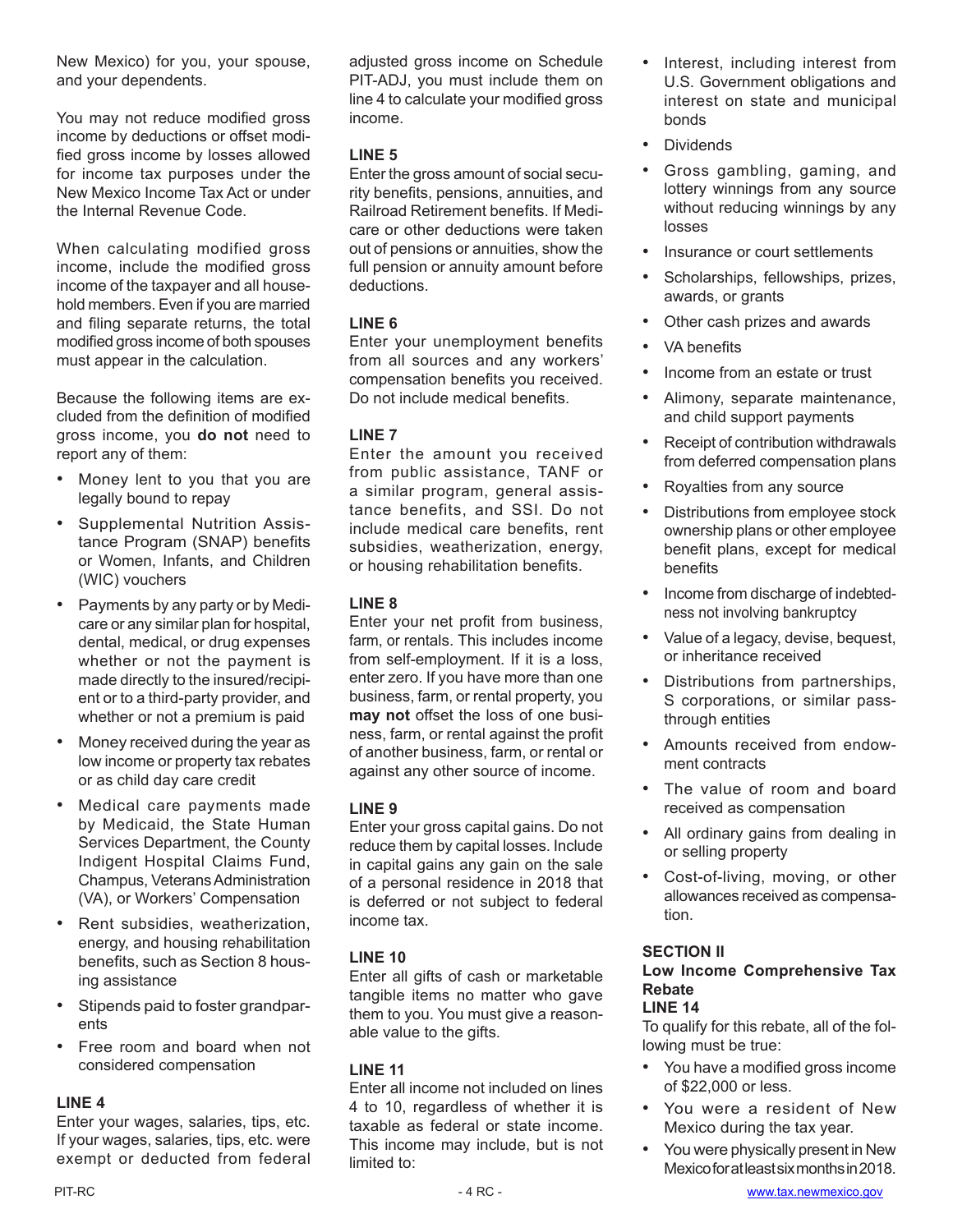| TABLE 1. 2018 Low Income Comprehensive Tax Rebate Table |                                                      |                                            |           |           |           |           |           |
|---------------------------------------------------------|------------------------------------------------------|--------------------------------------------|-----------|-----------|-----------|-----------|-----------|
|                                                         | <b>Modified Gross Income</b><br>from PIT-RC, Line 13 | Number of Exemptions from PIT-RC, Line 13a |           |           |           |           |           |
|                                                         | <b>But Not Over</b>                                  | 1                                          | 2         | 3         | 4         | 5         | 6 or more |
| \$<br>$\Omega$                                          | \$<br>500                                            | \$<br>120                                  | 160<br>\$ | \$<br>200 | \$<br>240 | 280<br>\$ | \$<br>320 |
| 501                                                     | 1,000                                                | 135                                        | 195       | 250       | 310       | 350       | 415       |
| 1,001                                                   | 1,500                                                | 135                                        | 195       | 250       | 310       | 350       | 435       |
| 1.501                                                   | 3.500                                                | 135                                        | 195       | 250       | 310       | 350       | 450       |
| 3,501                                                   | 4,500                                                | 135                                        | 195       | 250       | 310       | 355       | 450       |
| 4,501                                                   | 5,000                                                | 125                                        | 190       | 240       | 305       | 355       | 450       |
| 5,001                                                   | 5,500                                                | 115                                        | 175       | 230       | 295       | 355       | 430       |
| 5,501                                                   | 6,000                                                | 105                                        | 155       | 210       | 260       | 315       | 410       |
| 6,001                                                   | 7.000                                                | 90                                         | 130       | 170       | 220       | 275       | 370       |
| 7,001                                                   | 8.000                                                | 80                                         | 115       | 145       | 180       | 225       | 295       |
| 8,001                                                   | 9,000                                                | 70                                         | 105       | 135       | 170       | 195       | 240       |
| 9,001                                                   | 10,000                                               | 65                                         | 95        | 115       | 145       | 175       | 205       |
| 10,001                                                  | 11,000                                               | 60                                         | 80        | 100       | 130       | 155       | 185       |
| 11,001                                                  | 12,000                                               | 55                                         | 70        | 90        | 110       | 135       | 160       |
| 12,001                                                  | 14.000                                               | 50                                         | 65        | 85        | 100       | 115       | 140       |
| 14,001                                                  | 15,000                                               | 45                                         | 60        | 75        | 90        | 105       | 120       |
| 15,001                                                  | 16,000                                               | 40                                         | 55        | 70        | 85        | 95        | 110       |
| 16,001                                                  | 17.000                                               | 35                                         | 50        | 65        | 80        | 85        | 105       |
| 17,001                                                  | 18.000                                               | 30                                         | 45        | 60        | 70        | 80        | 95        |
| 18,001                                                  | 19,000                                               | 25                                         | 35        | 50        | 60        | 70        | 80        |
| 19,001                                                  | 20,000                                               | 20                                         | 30        | 40        | 50        | 60        | 65        |
| 20,001                                                  | 21,000                                               | 15                                         | 25        | 30        | 40        | 50        | 55        |
| 21,001                                                  | 22,000                                               | 10                                         | 20        | 25        | 35        | 40        | 45        |

- You are not eligible to be claimed as a dependent of another taxpayer for 2018.
- You were not an inmate of a public institution for more than six months in 2018.

To find the amount of your low income comprehensive tax rebate, follow these steps:

- 1. In the left column of Table 1, *2018 Low Income Comprehensive Tax Rebate Table*, find the line that includes the modified gross income you entered on line 13.
- 2. Read across to the column that shows the number of exemptions you calculated on line 13a. This amount is your low income comprehensive tax rebate.
- 3. All taxpayers, other than married couples filing separate returns, enter this rebate amount on PIT-RC, line 14. Married couples filing

separate returns divide this amount by 2 and then enter the result on PIT-RC, line 14.

**NOTE:** Include your rebate amount on PIT-RC, line 25.

#### **SECTION III**

#### **Property Tax Rebate for Persons 65 or Older**

This rebate is for property tax billed or rent paid during tax year 2018 on your principal place of residence in New Mexico. The property tax rebate cannot exceed \$250 or, for a married taxpayer filing a separate return, the rebate cannot exceed \$125.

**IMPORTANT:** No property tax rebate is available for property that is not subject to property tax.

To qualify for a rebate all of the following must be true:

• You have a modified gross income

of \$16,000 or less.

- You were age 65 or older on the last day of the tax year.
- You were a resident of New Mexico during the tax year.
- You were physically present in New Mexico for at least six months in 2018.
- You are not eligible to be claimed as a dependent of another taxpayer for 2018.
- You were not an inmate of a public institution for more than six months in 2018.

#### **What is Principal Place of Residence?**

For purposes of the property tax rebate for persons 65 or older, principal place of residence is the dwelling and related structures—whether owned or rented—and only the amount of surrounding land reasonably necessary to use the dwelling as a home. The surrounding land may not exceed five acres.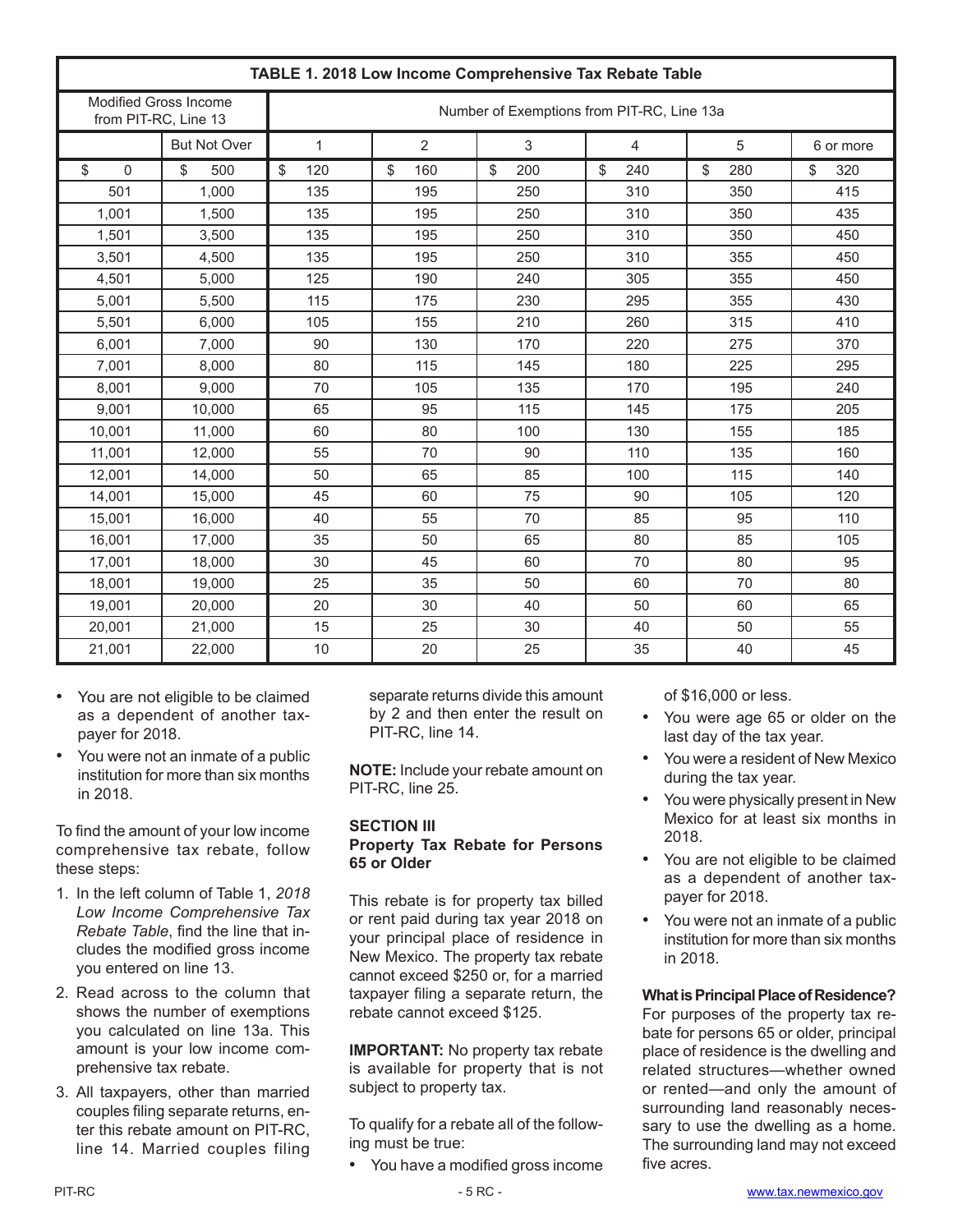#### **TABLE 2. 2018 Maximum Property Tax Liability Table** Modified Gross Income from PIT-RC, Line 13 Movimum Property Modified Gross Income from PIT-RC, Line 13 But Not Over **But Not Over But Not Over** But Not Over Maximum Property Tax Liability Maximum Property Tax Liability \$ 0 1,001 2,001 3,001 4,001 5,001 6,001 7,001 \$ 1,000 2,000 3,000 4,000 5,000 6,000 7,000 8,000 \$ 8,001 9,001 10,001 11,001 12,001 13,001 14,001 15,001 \$ 9,000 10,000 11,000 12,000 13,000 14,000 15,000 16,000 \$ 20 25 30 35 40 45 50 55 \$ 60 75 90 105 120 135 150 180

If you have more acreage than is reasonably necessary to maintain a dwelling, adjust the amount of property tax billed to reflect the principal place of residence only. You may use only this smaller amount to calculate the tax rebate.

**Example.** If a taxpayer's principal place of residence is located on 25 acres, include the total amount of property tax billed for the house alone plus the part of the land that is reasonably necessary to maintain the residence, but not more than 5 acres.

If only one acre is reasonably necessary to maintain the residence, divide the tax due on the land by the total number of acres for which property tax was billed.

Add the property tax billed on the home to the amount of property tax billed on the land. The total is the amount of property tax billed. Use this total amount to calculate your rebate.

## **LINE 15**

Complete line 15 only if you own your principal place of residence and you were billed property tax. The property tax you claim on line 15 is only that part of the annual property tax billed for the period you lived there.

For the definition of "principal place of residence," see *What is Principal Place of Residence?* beginning on page 5 RC.

## **Changes in Your Principal Place of Residence**

If you paid rent for your principal place of residence for part of the year, and you were billed property tax for your principal place of residence for the other part of the year, you can claim both for the parts of the year you lived in the residence.

If you were billed property tax on your manufactured home and you also paid rent for your lot or space, you can claim both.

## **LINE 16**

Complete line 16 only if you rented your principal place of residence in 2018.

## **LINE 16a**

Complete line 16a **only** if you paid rent on your principal place of residence.

Enter the total amount of rent you paid during 2018, including any rent subsidy paid by a government entity to your landlord.

## **LINE 16b**

If a government entity paid a subsidy, mark an **X** in box 16b.

## **LINE 16c**

Multiply line 16a by 0.06, and enter the product in 16c.

## **LINE 17**

This rebate is for the property tax billed during tax year 2018. The property tax rebate may not exceed \$250 or, for a married taxpayer filing a separate return, the rebate may not exceed \$125.

**IMPORTANT:** Make sure to include the amount on line 17c in the amount on PIT-RC, line 25.

## **LINE 17b**

To find your maximum property tax liability, follow these steps:

- 1. On Table 2, *2018 Maximum Property Tax Liability Table*, find the Modified Gross Income range for the amount you entered on PIT-RC, line 13.
- 2. Read across the table to the **Maximum Property Tax Liability** column, and enter the amount on line **17b**.

## **LINE 17c**

Subtract the amount on line 17b from the amount on line 17a. Enter the amount of the difference on line 17c.

If the amount is less than zero, enter **0**. If the amount is \$250 or over, enter **\$250** (the maximum allowed).

**Married Couples Filing Separately**

Married couples filing separate returns calculate the property tax rebate in a different way than other taxpayers.

Subtract line 17b (maximum property tax liability) from line 17a (allowable amount of property tax billed and rent paid), and then divide the difference by 2. Enter this amount on line 17c. If the amount is less than zero, enter **0**. If the amount is \$125 or over, enter **\$125** (the maximum allowed).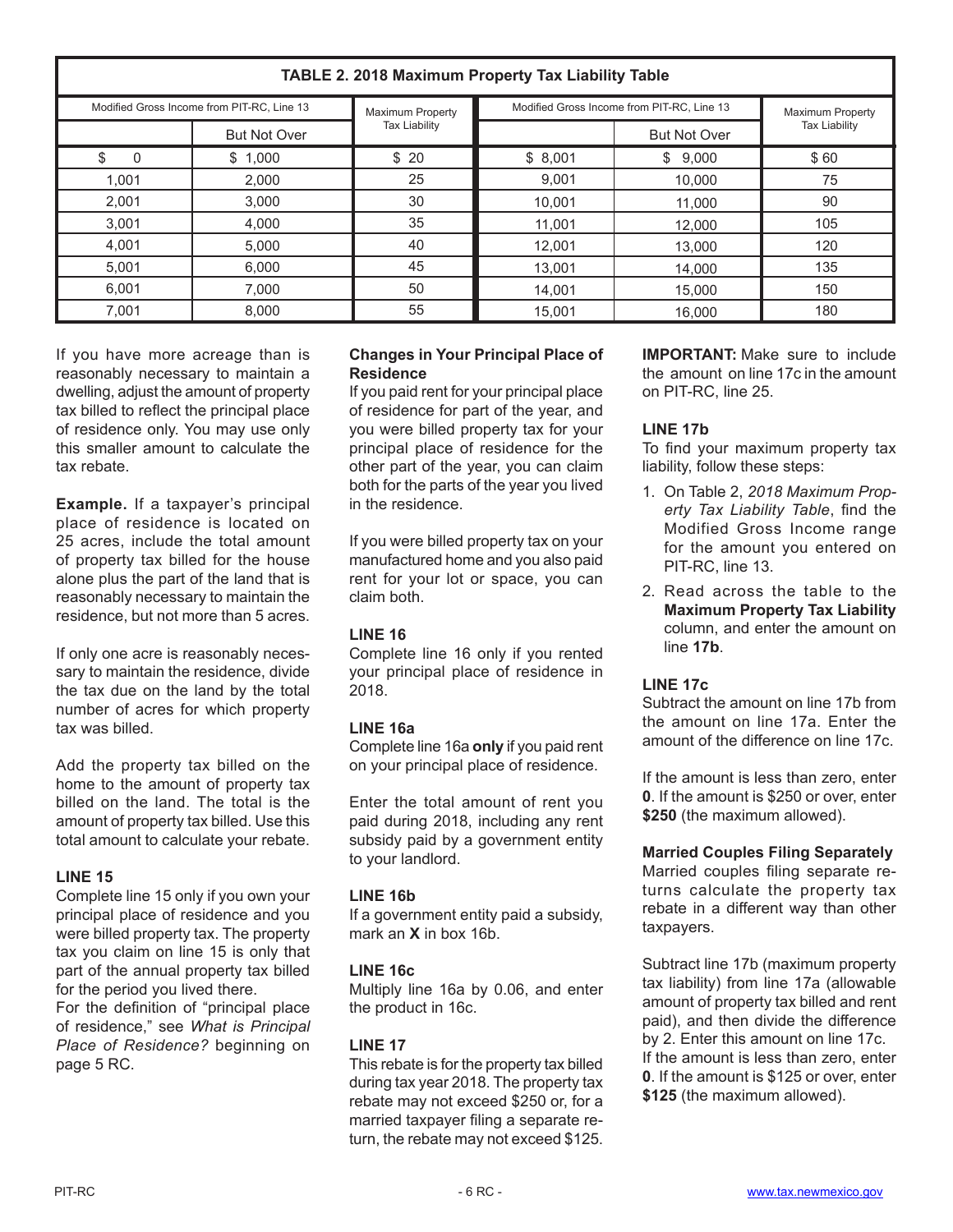#### **SECTION IV**

## **Additional Low Income Property Tax Rebate for Los Alamos and Santa Fe County Residents Only**

This low income property tax rebate is for property tax paid during tax year 2018 on your principal place of residence (defined later in this section) in Los Alamos or Santa Fe County. This property tax rebate may not exceed \$350 or, for a married taxpayer filing a separate return, \$175.

**IMPORTANT:** No property tax rebate is available for property that is not subject to property tax.

#### **No Age Limit**

You do not need to be 65 or older to be eligible for this rebate. If you are a Los Alamos or Santa Fe County resident who is age 65 or older on the last day of the tax year, you may be eligible for this rebate **and** the property tax rebate for persons 65 or older on line 17c.

#### **Requirements**

To qualify for the rebate, all of the following must be true:

- You have a principal place of residence in Los Alamos or Santa Fe County.
- You have a modified gross income of \$24,000 or less.
- You were a resident of New Mexico during the tax year.
- You were physically present in New Mexico for at least six months in 2018.
- You were not eligible to be claimed as an other dependent of another taxpayer for 2018.
- You were not an inmate of a public institution for more than six months in 2018.

#### **Mailing Address Not In Counties**

If the mailing address on your 2018 PIT-1 return is not a Los Alamos or Santa Fe County address, you must attach a property tax statement to your return.

#### **Definition of "Principal Place of Residence" For This Rebate**

For the purposes of the low income property tax rebate for Los Alamos and Santa Fe Country residents only, principal place of residence is the dwelling and related structures the taxpayer owns and occupies, and only that amount of surrounding land reasonably necessary to use the dwelling as a home. The surrounding land may not exceed five acres. For purposes of this credit, a principal place of residence does not include rented land or structures.

If you have more acreage than is reasonably necessary to maintain a dwelling, adjust the amount of property tax billed to reflect the principal place of residence only. You are required to use this smaller amount to calculate the tax rebate.

#### **Boxes 18**

Mark either the **Los Alamos County**  box or the **Santa Fe County** box to in-

| Table 3. 2018 Low Income Property Tax Rebate Table<br>for Los Alamos or Santa Fe County Residents Only |                                                      |                                       |  |  |  |  |
|--------------------------------------------------------------------------------------------------------|------------------------------------------------------|---------------------------------------|--|--|--|--|
|                                                                                                        | <b>Modified Gross Income</b><br>from PIT-RC, Line 13 | <b>Property Tax Rebate Percentage</b> |  |  |  |  |
|                                                                                                        | <b>But Not Over</b>                                  | (of property tax liability)           |  |  |  |  |
| \$<br>O                                                                                                | \$<br>8.000                                          | 75%                                   |  |  |  |  |
| 8.001                                                                                                  | 10,000                                               | 70%                                   |  |  |  |  |
| 10.001                                                                                                 | 12,000                                               | 65%                                   |  |  |  |  |
| 12.001                                                                                                 | 14,000                                               | 60%                                   |  |  |  |  |
| 14.001                                                                                                 | 16,000                                               | 55%                                   |  |  |  |  |
| 16,001                                                                                                 | 18,000                                               | 50%                                   |  |  |  |  |
| 18.001<br>20,000                                                                                       |                                                      | 45%                                   |  |  |  |  |
| 20,001                                                                                                 | 22,000                                               | 40%                                   |  |  |  |  |
| 22,001                                                                                                 | 24.000                                               | 35%                                   |  |  |  |  |

dicate the county where your principal place of residence was located and for which you are claiming the additional low income property tax rebate.

#### **LINE 18a**

For property you own that is your principal place of residence, enter the tax billed for the calendar year.

## **LINE 18b**

To find the percentage of your property tax rebate, follow these steps:

- 1. On Table 3, *2018 Low Income Property Tax Rebate Table for Los Alamos or Santa Fe County Residents Only,* find the Modified Gross Income range that includes the amount you entered on PIT-RC, line 13.
- 2. Read across to the **Property Tax Rebate Percentage** column, and enter this percentage on line 18b.

#### **LINE 18c**

Multiply the percentage on line 18b (property tax rebate percentage) by the amount on line 18a (allowable property tax billed). Enter the product on line 18c.

If the amount is less than zero, enter **0**. If the amount is \$350 or over, enter **\$350** (the maximum allowed).

#### **Married Couples Filing Separately**

Married couples filing separate returns calculate the property tax rebate in a different way than other taxpayers.

Multiply 18a by 18b, and then divide the product by 2. Enter this amount on line 18c.

If the amount is less than zero, enter **0**. If the amount is \$175 or over, enter **\$175** (the maximum allowed).

**Example.** The property tax billed to Los Alamos Resident A on her principal place of residence was \$800 for calendar year 2018. On line 18a, Resident A enters \$800. Because her modified gross income for 2018 was \$19,000, Resident A enters on line 18b the property tax rebate percentage of 45%.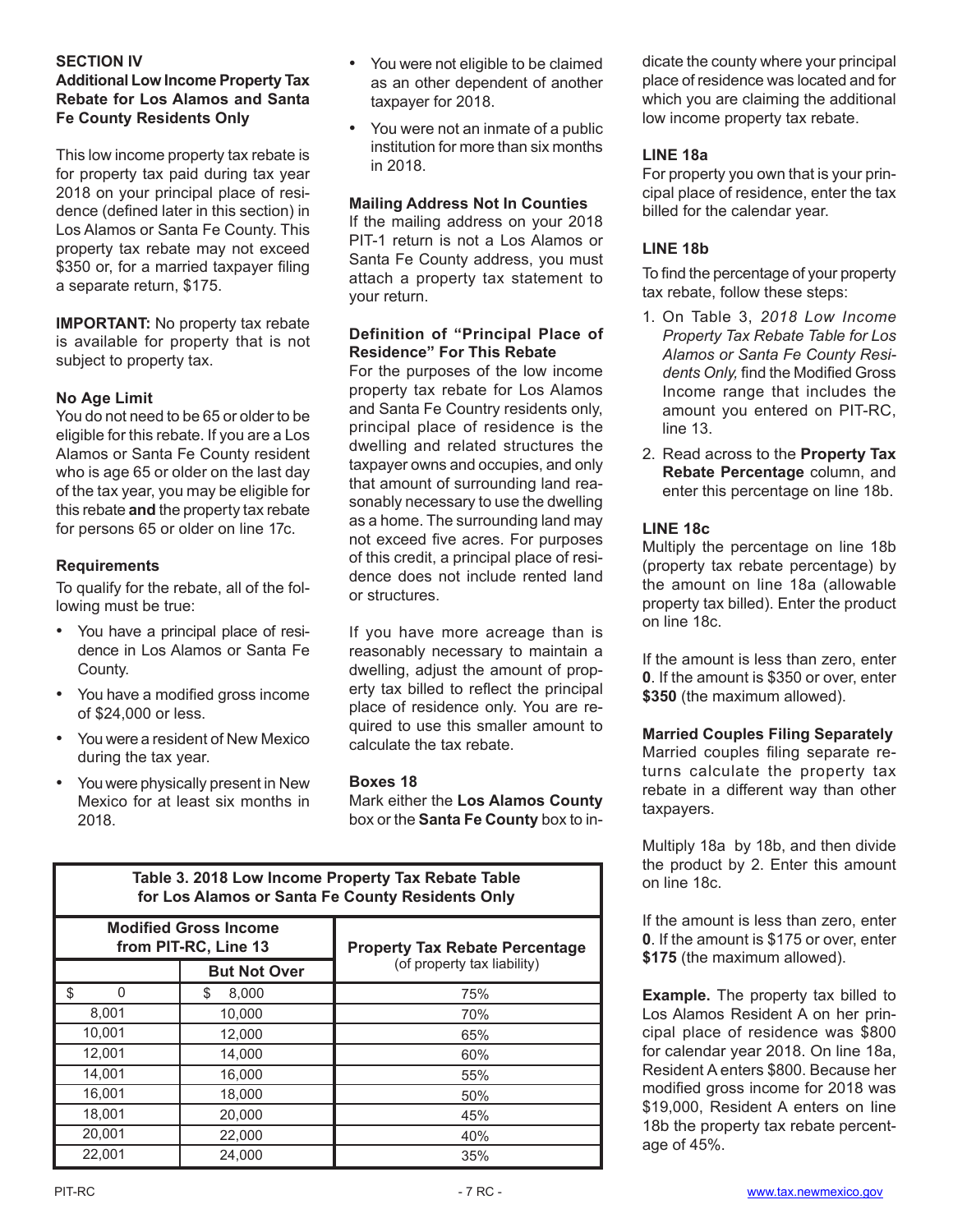To calculate line 18c, Resident A multiplies \$800 by 0.45 (45%). The result is \$360, but because the maximum rebate allowable is \$350, she enters \$350 on line 18c.

**IMPORTANT:** Include the amount on line 18c in the amount on PIT-RC, line 25.

## **SECTION V**

#### **New Mexico Child Day Care Credit**

The child day care credit may not exceed \$1,200 or, for a married taxpayer filing a separate return, \$600.

Married individuals maintaining a household for one or more qualifying dependents, but filing separate returns for a tax year, may each claim only half the credit allowed on a joint return.

To qualify for the credit, all of the following must be true:

- You have a modified gross income of \$30,160 or less.
- You were a resident of New Mexico during any part of the tax year.
- You provided over half the cost of maintaining a household for one or more qualifying dependents for the part of the tax year for which you are claiming the credit (either separately or jointly with a spouse).
- You were gainfully employed for the part of the tax year for which you are claiming the credit.
- You were not a recipient of public assistance under TANF, the New Mexico Works Act, or a similar program during the part of the tax year for which you are claiming the credit.
- You have not been reimbursed or compensated for the amount of child day care expense for which you are claiming the credit.

Reimbursed or compensated child day care expenses, like those paid with pre-tax dollars under cafeteria and similar benefit plans, are also ineligible.

#### **Residency Requirement**

If you qualify as a first-year, full-year, or part-year resident of New Mexico, you may claim the child day care credit. For definitions of residency, see PIT-1 instructions, page 3, *Definitions*.

#### **Public Assistance**

The Department checks with appropriate state agencies to verify if you are receiving public assistance.

#### **Caregiver Qualifications**

You cannot claim a credit for amounts paid to a caregiver unless all of the following are true for the caregiver:

- If an individual, the caregiver was at least 18 years old when providing the care.
- The caregiver provided the day care service in New Mexico.
- The caregiver provided day care for less than 24 hours daily.
- You or your spouse could not claim the caregiver as a dependent for federal income tax purposes.

#### **Married Couples Filing Separately**

If spouses file a joint return, both must have been gainfully employed unless one was disabled for the part of the tax year for which you are claiming the credit. Couples who maintain a household for one or more qualifying dependents, but file separate returns for a tax year, may each claim only half the credit allowed for a joint return.

#### **Keep Copies of Your Receipts**

In case you are selected for audit or verification of the expenses you claim, make sure to keep copies of all your receipts with your records.

## **Definitions for Child Day Care Credit**

"Qualifying depdendent" means a person under the age of 15 at the end of the tax year who has received the services of a caregiver. "Dependent" includes a child of divorced or legally separated parents when the taxpayer meets all requirements for claiming a federal child care credit.

"Gainfully employed" means working for others for compensation, either full-time or part-time, or being selfemployed. Actively seeking employment or school attendance does not qualify as gainful employment.

"Cost of maintaining a household" means the expenses for operating the principal place of residence for the mutual benefit of its occupants. These expenses include property taxes, mortgage interest, rent, utility charges, upkeep and repairs, property insurance, and food. Cost of maintaining a household does **not** include cost of clothing, education, medical treatment, vacations, life insurance, transportation, or principal payments on mortgages.

"Disabled person" means a person who has a medically determinable physical or mental impairment, as certified by a licensed physician or an advanced practice registered nurse, certified nurse-midwife or physician assistant working within that person's scope of practice, that renders the person unable to engage in gainful employment.

**NOTE:** The Department may ask you to provide certification of your disability, but do **not** include it with your return.

#### **For First-Year Residents Only**

|  | Worksheet to Adjust the Federal Credit for Child and Dependent Care Credit |
|--|----------------------------------------------------------------------------|

| 1. Enter the amount of federal child and dependent care<br>credit allowed on the federal return. | \$ |
|--------------------------------------------------------------------------------------------------|----|
| 2. Enter the number of days during the tax year that you<br>were a resident of New Mexico.       |    |
| 3. Enter the number of days during the tax year, either 365<br>days or 366 days for a leap year. |    |
| 4. Divide line 2 by line 3. Round to three decimal places.                                       |    |
| 5. Multiply line 4 by line 1. Enter this amount on PIT-RC,<br>$line 21$ .                        |    |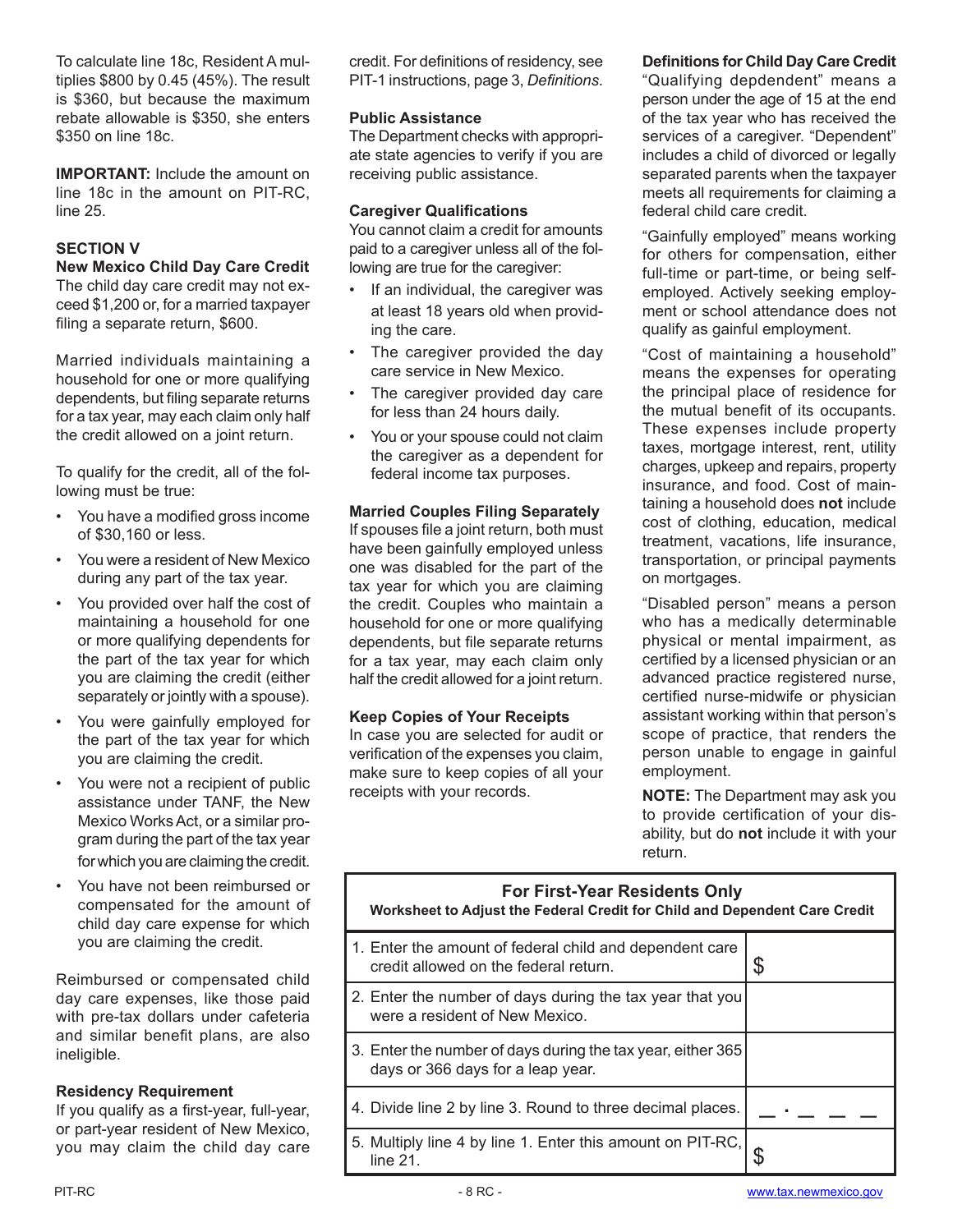"Caregiver" means either an individual 18 years of age or older, or a corporation that receives compensation from the credit claimant for providing direct care and supervision to a qualifying dependent in New Mexico. A caregiver may be related to, but not a dependent of, the claimant.

**Example of Attending School and** 

**Working.** You are a single parent who provides over 50% of the support for a dependent child. You attended school from January through May, and became gainfully employed full time on June 1. You had child care expenses for the entire year from a caregiver located in New Mexico. You were not compensated or reimbursed for child day care services during the tax year.

You can claim the credit for child care only for expenses from June through December, while you were employed. You cannot count expenses for child care from January through May, while you were attending school and not working.

## **Calculating and Claiming the Credit**

To calculate and claim your allowable child day care credit, follow these steps:

- 1. From each caregiver, get a Form PIT‑CG*, New Mexico Caregiver's Statement* (see page 12 RC).
- 2. Use the information on the PIT-CGs to complete the *Child Day Care Credit Worksheet* (see page 11 RC). Only include qualifying day care expenses performed in New Mexico.
- 3. Make copies of and submit the *Child Day Care Credit Worksheet* and all PIT-CGs with your New Mexico PIT-1 return.
- 4. Keep the originals for your records.

For more information, see *[Brochure](http://www.tax.newmexico.gov/SiteCollectionDocuments/Publications/Brochures/Brochure-12-PIT-Child-Day-Care-Credit-08.pdf) [12, New Mexico's Income Tax Child](http://www.tax.newmexico.gov/SiteCollectionDocuments/Publications/Brochures/Brochure-12-PIT-Child-Day-Care-Credit-08.pdf) [Day Care Credit](http://www.tax.newmexico.gov/SiteCollectionDocuments/Publications/Brochures/Brochure-12-PIT-Child-Day-Care-Credit-08.pdf) 6-18*, on [www.tax.](www.tax.newmexico.gov) [newmexico.gov](www.tax.newmexico.gov). At the top, click **FORMS AND PUBLICATIONS, click** on then select Brochures from the Publications folder.

#### **LINE 19**

From your *Child Day Care Credit Worksheet*, enter the sum of the amounts in Column G, but no more than \$1,200. This is your child day care credit.

#### **LINE 20**

Enter the total of your qualified dependents under age 15 who received child day care services in 2018.

## **LINE 21**

Enter the amount of the federal child and dependent care credit you claimed on your federal income tax return.

#### **First-Year Residents Only**

To calculate your federal child and dependent care credit adjustment, use the worksheet on the previous page, *For First-Year Residents Only Worksheet to Adjust the Federal Credit for Child and Dependent Care Credit*. Enter the amount from line 5 of the worksheet.

#### **LINE 22**

The maximum New Mexico day care credit amount is \$1,200, where a maximum of \$480 is allowable per child.

To find the amount of New Mexico child day care credit you can claim, subtract line 21 from line 19.

#### **Married Couples Filing Separately**

If married filing separately, subtract line 21 from line 19, and divide by 2. Enter this amount on line 22. Couples who maintain a household for one or more qualifying dependents, but file separate returns for a tax year, may each claim only half the credit allowed for a joint return.

#### **Example For More Than One Child.**

You have three children and each child received 200 days of care. You were not compensated or reimbursed for child day care services during the tax year. The fee was \$10 daily for each child.

On the *Child Day Care Credit Worksheet*, enter your first child's name and age in columns A and B. Enter the number of days of care (200) in column C. Even though the actual amount you paid was \$10, enter \$8 in column D because the maximum allowable daily amount for calculating the credit is \$8.

For column E, calculate the amount allowed for the year, as shown here:

200 x \$8 = \$1,600 (amount allowed)

For column G, first find 40% of \$1,600, as shown next:

 $0.40 \times $1,600 = $640 (40\% of $1,600)$ 

Because \$640 is greater than \$480 (the maximum allowable amount per child), enter \$480 in column G.

Calculate the credit amounts for the second and third child in the same way. The total for the three children is \$1,440 (3 x \$480). Because this is more than \$1,200 (the maximum allowable credit amount), you enter \$1,200 on line 19.

#### **Example For Paying Different Rates.**

You paid more than one rate for child care. Your child received 100 days of care at \$7 per day and 50 more days at \$10 per day.

On the *Child Day Care Credit Worksheet*, enter the child's name and age in columnsAand B. In columns C and D, enter 100 (days of care) and \$7 (amount paid per day).

For column E, calculate the amount allowed for the year, as shown here:

100 x \$7 = \$700 (amount allowed)

For Column G, first find 40% of 700, as shown next:

 $0.40 \times $700 = $280 (40\% \text{ of } $700)$ 

On the next line of the worksheet write "same child." Incolumn C, enter 50 for days of care. In column D, enter \$8 (maximum daily amount) even though the actual amount you paid was \$10.

For column E, calculate the amount allowed for the year, as shown here:

50 x \$8 = \$400 (amount allowed)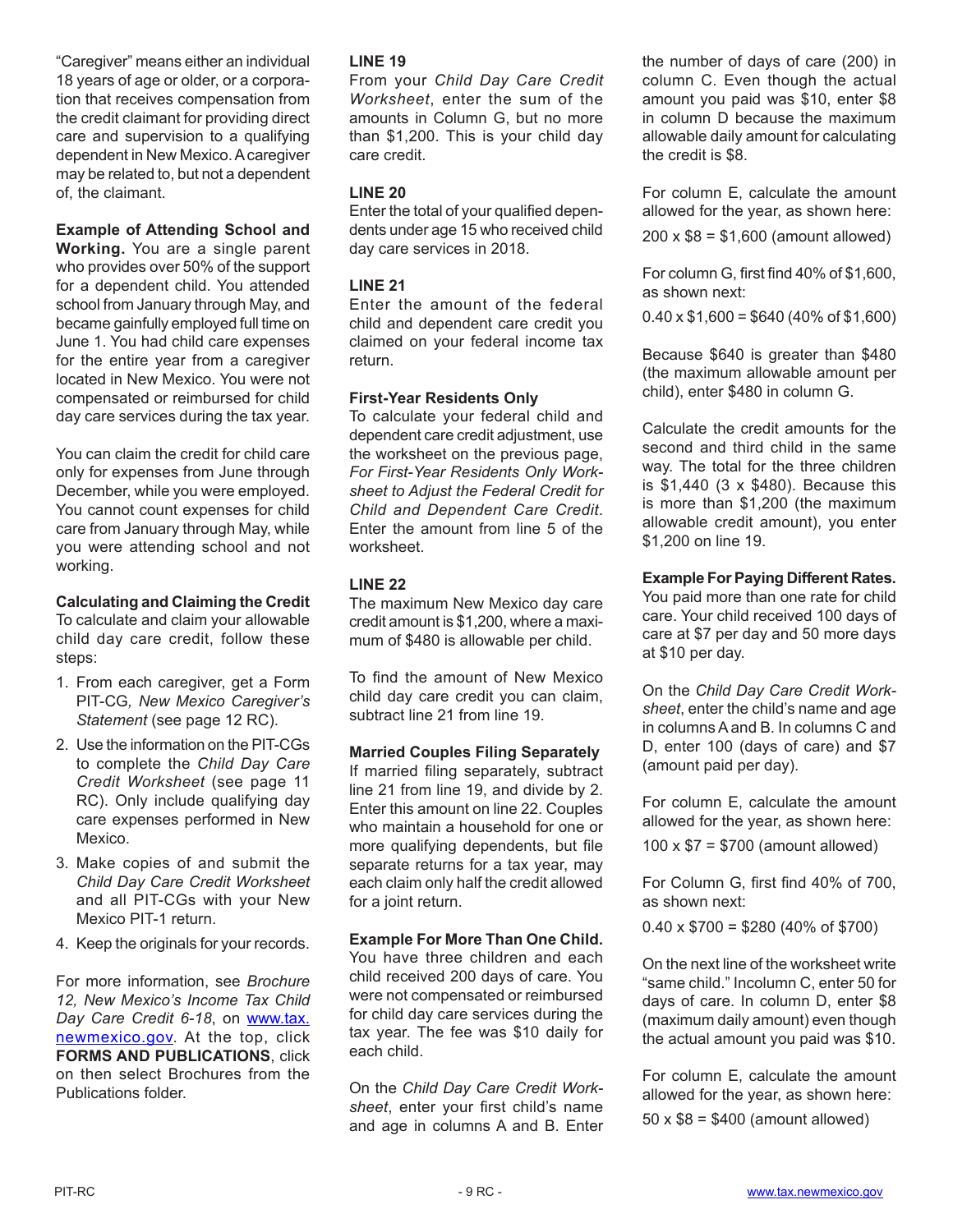For column G, first find 40% of \$400, as shown next:

 $0.40 \times $400 = $160 (40\% \text{ of } $400)$ Then add the two partial credit amounts in column G and enter \$440 (the sum) on line 19.

 $$280 + $160 = $440$ 

# **SECTION VI Refundable Tax Credits**

Complete lines 23 and 24 to claim the refundable tax credits.

If you are claiming only the refundable tax credits on lines 23 and 24 and no other refundable rebate or credit, follow the special procedures described next to complete PIT-RC:

- 1. Enter the primary taxpayer's name on page 1 and social security number on pages 1 and 2.
- 2. Complete applicable lines 23 and 24.
- 3. On line 25, enter the total of lines 23 and 24.
- 4. On PIT-1, line 24, enter the amount from PIT-RC, line 25.

## **LINE 23**

#### **Refundable Medical Care Credit for Persons 65 or Older**

If you or your spouse are 65 years of age or older, and you paid unreimbursed and uncompensated medical care expenses of \$28,000 or more during tax year 2018, you may claim a tax credit of \$2,800. The medical care expenses can be for the care of any combination of you, your spouse, or dependents.

The tax credit is allowed for out-ofstate residents with income tax responsibility to New Mexico.

If you qualify for the credit, enter \$2,800. Married couples filing separate returns may each claim one-half of the credit (\$1400) that would have been allowed on a joint return.

#### **Additional Benefit on PIT-ADJ**

If you are eligible to claim the refundable medical care credit for persons age 65 years or older, you are also eligible to claim the medical care expense exemption for persons 65 years or older reported on Schedule PIT-ADJ, line 17. To claim the tax exemption, you must complete Schedule PIT-ADJ.

#### **Types of Medical Expenses Allowed**

The types of medical expenses that you may include are described in the instructions for PIT-1, line 16 with one exception. You may also include the part of unreimbursed and uncompensated medical care expenses which have been included in your itemized deductions on federal Form 1040, Schedule A.

To calculate the unreimbursed and uncompensated medical care expenses for purposes of this credit, the following expenses may be included:

- Qualified expenses used to calculate the refundable medical care expense exemption for persons 65 years or older you reported on PIT-ADJ, line 17
- Qualified expenses used to calculate the medical care expense deduction you claimed on PIT-1, line 16

## **LINE 24**

#### **Special Needs Adopted Child Tax Credit**

If you qualify for the special needs adopted child tax credit, enter \$1,000 for each special needs adopted child. If you are married filing separately, enter \$500 for each child. Married individuals who file separate returns may each claim one-half of the credit.

You may claim the special needs adopted child tax credit if all of the following are true:

- You file a New Mexico PIT-1 return.
- You are not a dependent of another taxpayer.
- You adopted a special needs child.
- You claimed the special needs adopted child as a dependent on your federal tax return.

#### **Definitions**

"Special needs adopted child" means an individual who may be over 18 years of age and who is certified by the New Mexico Children, Youth, and Families Department (CYFD) or a licensed child placement agency as

meeting the definition of a "difficult to place child" pursuant to the Adoption Act. The classification is based on physical or mental impairment or an emotional disturbance that is at least moderately disabling.

**Attach the Certificate the First Year**

In the first year you claim the special needs adopted child tax credit for a qualifying adopted child, you must attach a copy of the certificate issued by CYFD or the licensed child placement agency for each qualifying adopted child.

If you claimed the credit for adoption of special needs children for a qualifying adopted child in a prior year, you do not need to attach the supporting documentation to the return. Keep it in your files.

## **SECTION VII**

**Total Rebates and Credits Claimed** Follow these steps to complete PIT-RC:

- 1. Add the amounts, if any, on lines 14, 17c, 18c, 22, 23, and 24.
- 2. Enter the total on line 25.
- 3. On PIT-1, line 24, enter the amount from PIT-RC, line 25.
- 4. Submit PIT-RC and any required documentation with your PIT-1 to the Department.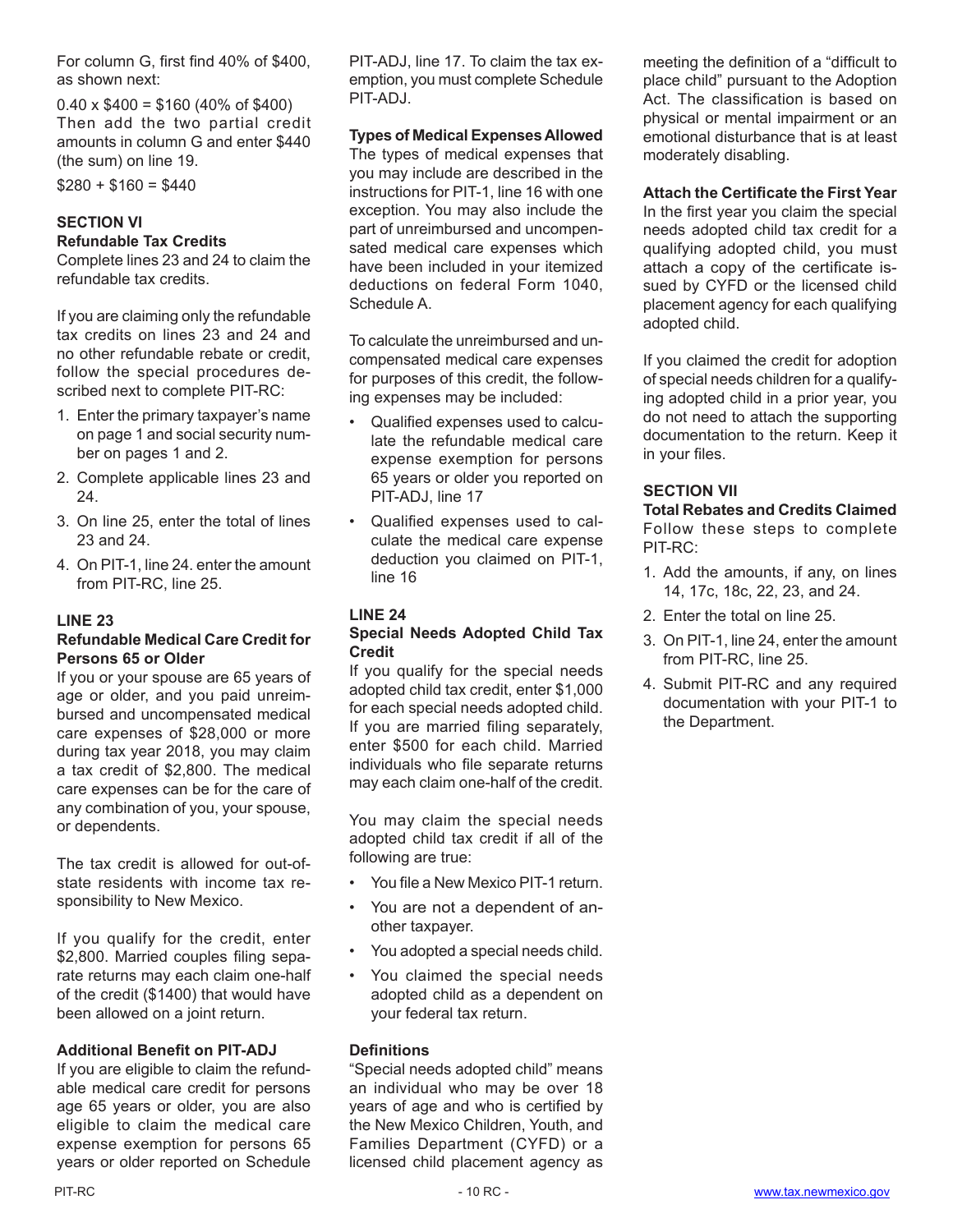Print your name (first, middle, last) **YOUR SOCIAL SECURITY NUMBER**

Γ

## **You must answer both questions.**

True

The child day care expenses **were not** reimbursed or otherwise paid by another party. You may **only** claim uncompensated and unreimbursed child day care expenses.

Public assistance **was not** received under the Temporary Assistance for Needy Families, New Mexico Works Act, or a similar program during that part of the tax year for which you are claiming the credit. You may **only** claim child day care expenses during periods when you **did not** receive assistance from one of these programs. **True** 

**NOTE:** The Department checks with appropriate state agencies to verify whether you are receiving public assistance.

| <b>COLUMN A</b><br>Name of Child                                          | <b>COLUMN B</b><br>Age of Child | <b>COLUMN C</b><br>Number of days<br>of care | <b>COLUMN D</b><br>Amount paid per day<br>not to exceed \$8.00 | <b>COLUMN E</b><br>Day Care Expenses<br>Multiply Column C<br>by Column D | <b>COLUMN F</b><br>Multiply Column E<br>by $0.40$ and<br>enter in Column G | <b>COLUMN G</b><br>Available day care credit<br>not to exceed \$480/child |
|---------------------------------------------------------------------------|---------------------------------|----------------------------------------------|----------------------------------------------------------------|--------------------------------------------------------------------------|----------------------------------------------------------------------------|---------------------------------------------------------------------------|
|                                                                           |                                 |                                              |                                                                |                                                                          | 0.40                                                                       |                                                                           |
|                                                                           |                                 |                                              |                                                                |                                                                          | 0.40                                                                       |                                                                           |
|                                                                           |                                 |                                              |                                                                |                                                                          | 0.40                                                                       |                                                                           |
|                                                                           |                                 |                                              |                                                                |                                                                          | 0.40                                                                       |                                                                           |
|                                                                           |                                 |                                              |                                                                |                                                                          | 0.40                                                                       |                                                                           |
|                                                                           |                                 |                                              |                                                                |                                                                          | 0.40                                                                       |                                                                           |
|                                                                           |                                 |                                              |                                                                |                                                                          | 0.40                                                                       |                                                                           |
| TOTAL day care credit available. Enter the sum of Column G. If you attach |                                 |                                              |                                                                |                                                                          |                                                                            |                                                                           |

supplemental pages, enter the sum of Column G from all pages.

#### **Completing the Child Day Care Credit Worksheet**

- **Column A:** Enter the name of the qualified dependent child who received day care during 2018. If you need more space, attach a worksheet in the same format.
- **Column B:** Enter the age of the child at the end of the 2018 tax year.
- **Column C:** Enter the total number of days of qualified child day care service provided for the child.
- **Column D:** Enter the amount paid per day for the child. The maximum is \$8 per child per day. Only include amounts actually paid by you. Do not include amounts that were reimbursed or paid for by another party, such as your employer or the State of New Mexico. Even if you paid more than \$8, only enter \$8.
- **Column E:** Multiply Column C by Column D and enter the result.
- **Column G:** Multiply Column E by Column F (0.40) and enter the result, but no more than \$480 per child. If the computed amount is more than \$480, enter \$480.

Add the amounts in Column G and enter the total on Schedule PIT-RC, line 19, but no more than \$1,200. If the total amount of Column G is more than \$1,200, only enter \$1,200.

## ATTACH THIS WORKSHEET TO FORM PIT-1